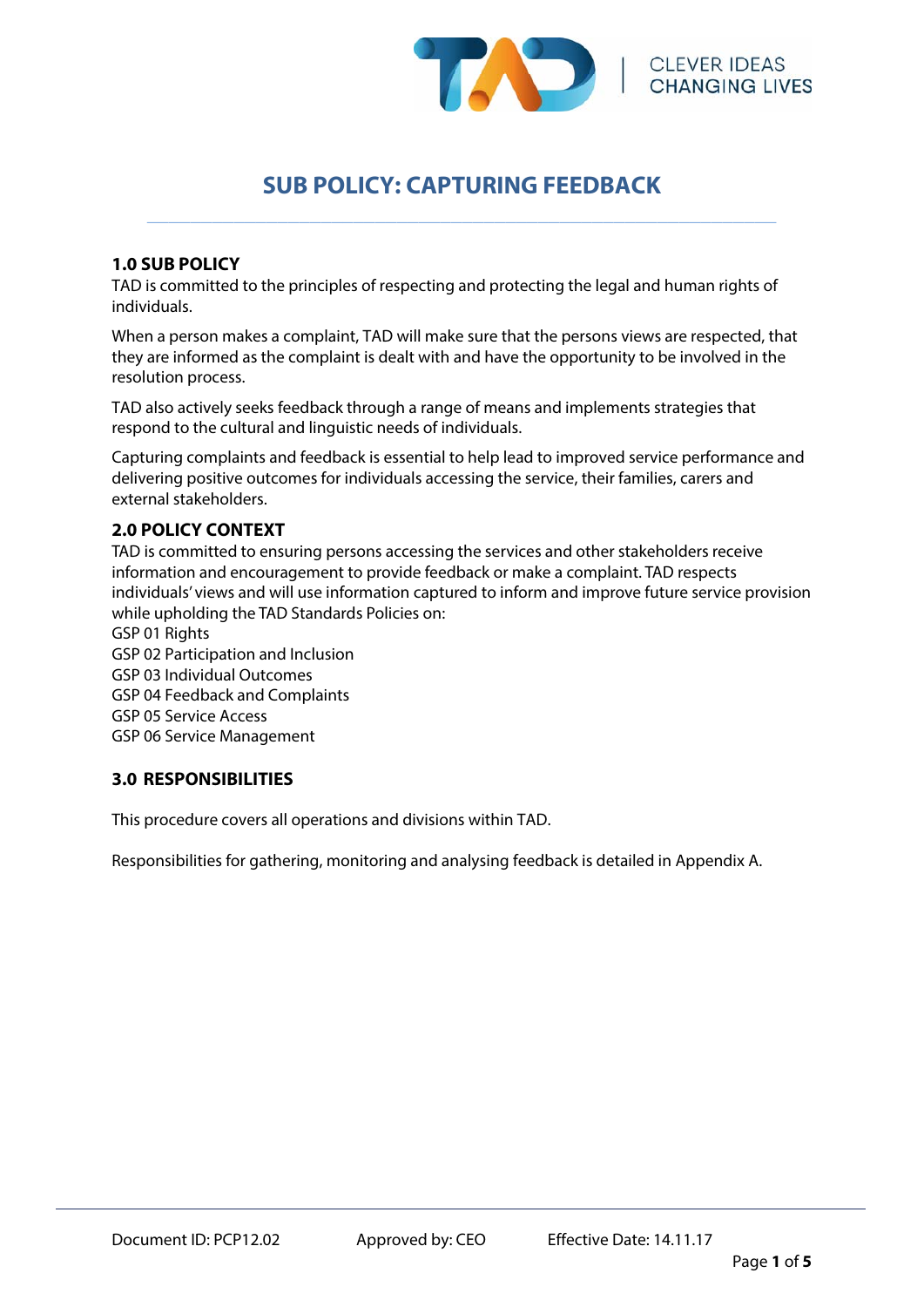# **PROCEDURE: CAPTURING COMPLAINTS AND FEEDBACK**  \_\_\_\_\_\_\_\_\_\_\_\_\_\_\_\_\_\_\_\_\_\_\_\_\_\_\_\_\_\_\_\_\_\_\_\_\_\_\_\_\_\_\_\_\_\_\_\_\_\_\_\_\_\_\_\_\_\_

#### **1.0 PROCEDURE**

TAD is committed to ensuring:

- data and information is gathered for future planning, growth and development of TAD
- stakeholder feedback is gathered and satisfaction levels are measured.
- the services delivered by TAD are effective, appropriate and person centred.
- stakeholders can directly influence service delivery.

4.1 Feedback from Service Users and their Families / carers is gathered through a number of methods as outlined in appendix A

4.2 Feedback from the Volunteers is gathered through a number of methods as outlined in appendix A

4.3 Feedback from Staff is gathered through a number of methods as outlined in appendix A

4.4 Feedback from the individuals/ organisations we partner with is gathered through a number of methods as outlined in appendix A

#### **5.0 RECORD KEEPING**

The frequency, method and outcome of received complaint or feedback is outlined in appendix A.

5.1 Evidence supporting action undertaken in relation to Feedback and Improvement Request are to be retained. (See also PCP10.01 Grievances, Complaints and Disputes Management and GSP09.01 Quality Management System)

5.2 All Improvement Requests are to be logged in the Continuous Improvement Register by the Department Manager. (See GSP09.01 Quality Management System)

5.3 The manager of the department requiring improvement is responsible for ensuring actions regarding the Improvement Request are undertaken

#### **6.0 DOCUMENTATION**

PCP10 Grievances, Complaints and Disputes Management GSP09 Quality Management System PCP04 Diversity and Inclusiveness

### **1.0 REFERENCES**

NSW Disability Service Standards ADHC Governance Policy ADHC Standards in Action Quality Policy for ADHC Funded Services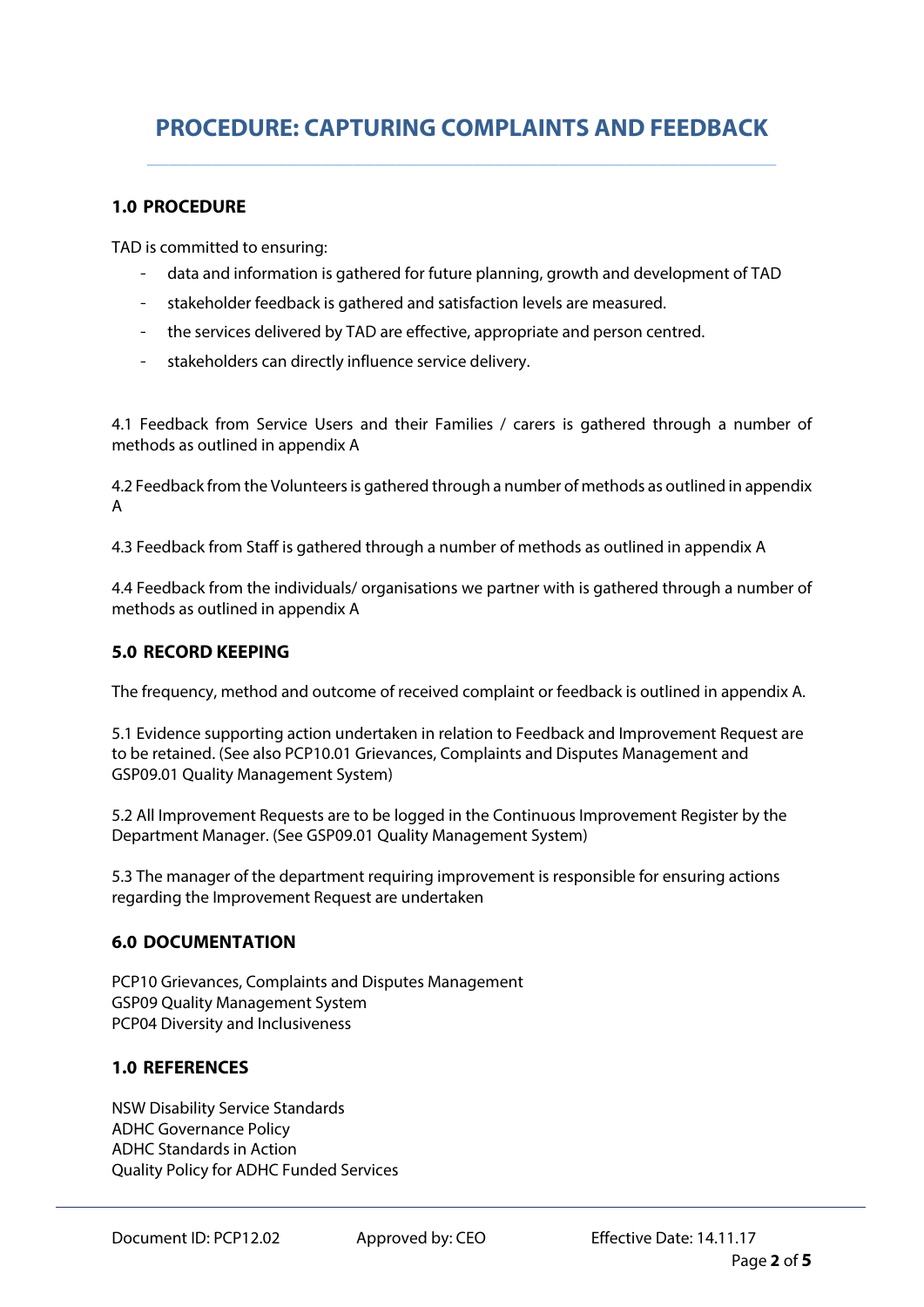Anti-Discrimination Act 1977 (NSW) Human Rights and Equal Opportunity Commission Act 1987, Community Services (Complaints, Reviews and Monitoring) Act1993

## APPENDIX A – Capturing Complaints and Feedback from Stakeholders

| <b>Feedback</b><br><b>Mechanism</b> | <b>Frequency</b>                       | <b>Person</b><br><b>Responsible</b> | <b>Method of</b><br><b>Collection</b>                                        | <b>Outcome</b>                                                                                                                                                                                      |
|-------------------------------------|----------------------------------------|-------------------------------------|------------------------------------------------------------------------------|-----------------------------------------------------------------------------------------------------------------------------------------------------------------------------------------------------|
| Service User<br>Survey              | Upon<br>completion of<br>every project | Development<br>Manager              | Survey is emailed to<br>service user upon<br>completion of their<br>project. | Survey responses<br>reviewed by<br>Development Manager,<br>Op's Manager and<br><b>Project Coordinator</b><br>monthly, with a report<br>prepared by<br>Development Manager<br>or delegate quarterly. |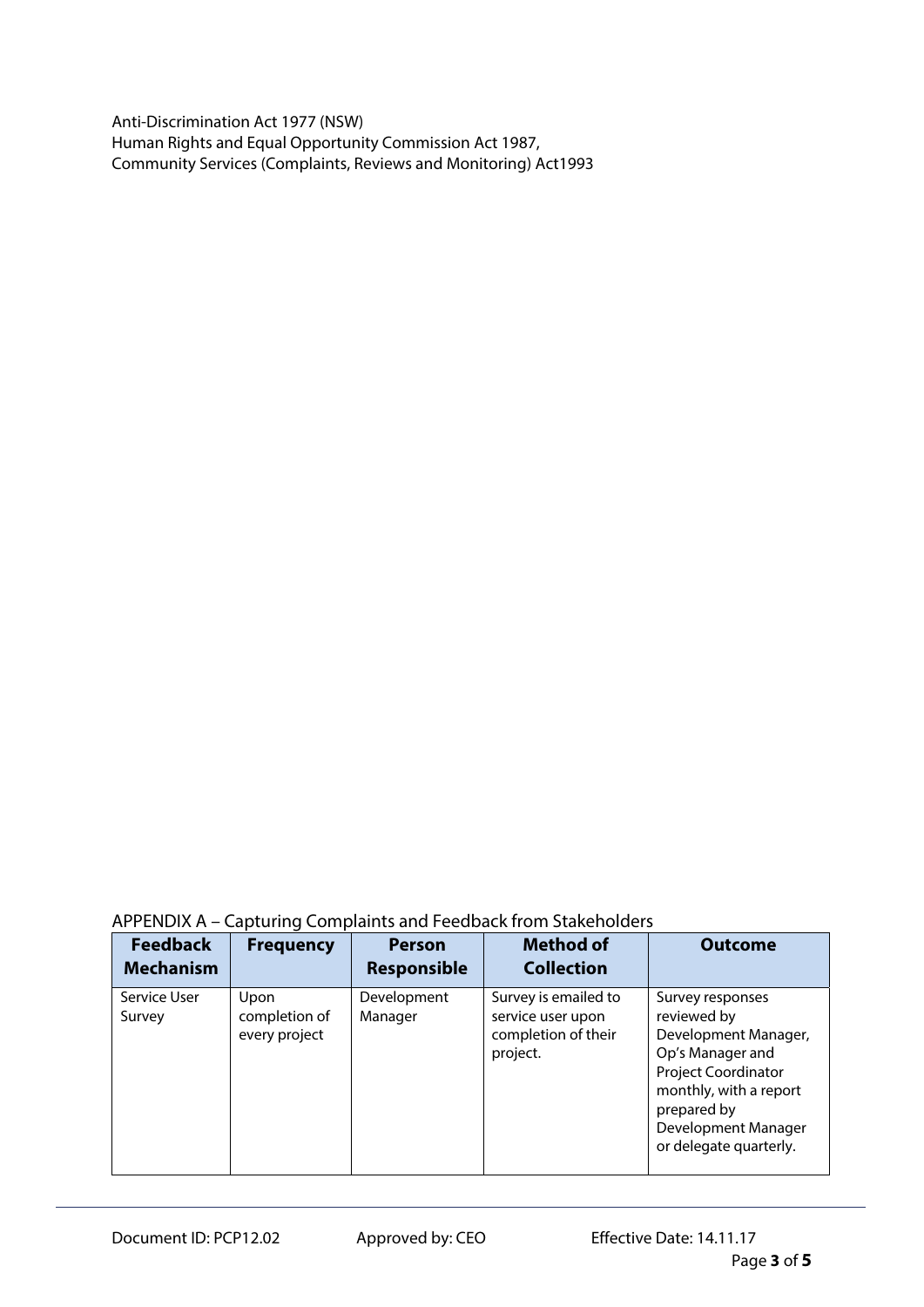| <b>Feedback</b><br><b>Mechanism</b>                                            | <b>Frequency</b>                                     | <b>Person</b><br><b>Responsible</b>                                                                                                          | <b>Method of</b><br><b>Collection</b>                                                         | <b>Outcome</b>                                                                                                                                                                                                                                |
|--------------------------------------------------------------------------------|------------------------------------------------------|----------------------------------------------------------------------------------------------------------------------------------------------|-----------------------------------------------------------------------------------------------|-----------------------------------------------------------------------------------------------------------------------------------------------------------------------------------------------------------------------------------------------|
|                                                                                |                                                      |                                                                                                                                              |                                                                                               | Quarterly reports<br>reviewed by CEO &<br>Board. Results made<br>available to all staff,<br>service users and public.<br><b>Improvement Requests</b>                                                                                          |
|                                                                                |                                                      |                                                                                                                                              |                                                                                               | are completed and<br>registered, actions<br>required implemented.                                                                                                                                                                             |
| Complaints<br>and Feedback<br>Form                                             | As received                                          | Department<br>Managers, staff,<br>CEO, Board.<br>Received forms<br>to be forwarded<br>to Department<br>Managers for<br>action as<br>required | As received in person<br>or via post,<br>website, meetings,<br>suggestion box.                | Complaints and<br>Feedback form<br>registered and annual<br>report is compiled by<br>CEO or delegate for<br>review by Board<br>Senior Exec Team<br>reviews annual report,<br>conducts trend analysis<br>and ensure required<br>actions taken. |
| Internal<br>Reviews                                                            | As per Policy<br>and Procedure<br>Review<br>Schedule | CEO. CQI, FRC<br>and WHS<br>Committee's                                                                                                      | Reviews to involve<br>interviews of staff,<br>Service Users &<br>volunteers if<br>appropriate | Internal review report<br>compiled and forwarded<br>to the relevant Managers<br>and CEO.<br><b>Improvement Requests</b><br>raised as required                                                                                                 |
| <b>External Audits</b>                                                         | As per<br>accreditation/<br>other<br>requirements    | <b>CEO</b>                                                                                                                                   | Completion of audits<br>involving interviews of<br>services users                             | External audit report<br>forwarded to relevant<br>Managers, Improvement<br>Requests raised as<br>required                                                                                                                                     |
| Informal<br>feedback,<br>complaint or<br>compliment                            | As received                                          | Board, CEO,<br>Managers and<br><b>Staff</b>                                                                                                  | Informal meetings/<br>conversations/<br>documents                                             | <b>Complaint and Feedback</b><br>form registered as<br>required.                                                                                                                                                                              |
| from service<br>users,<br>volunteers,<br>external<br>professional or<br>other. |                                                      |                                                                                                                                              | Complaint and<br>Feedback forms                                                               | Recognition provided if<br>appropriate<br><b>Improvement Requests</b><br>raised as required                                                                                                                                                   |
| Volunteer<br>Conference                                                        | At least<br>annually                                 | Volunteer<br>Manager                                                                                                                         | Informal meetings/<br>conversations/<br>documents                                             | Volunteer Manager<br>registers form and<br>follows up.                                                                                                                                                                                        |
| Group<br>Meetings<br>(as required)                                             | At least                                             | CEO                                                                                                                                          | Complaint and<br>Feedback form                                                                | <b>Improvement Requests</b><br>raised if required.                                                                                                                                                                                            |
| Staff,<br>Volunteers /<br>Members of<br><b>TAD Survey</b>                      | annually                                             |                                                                                                                                              | Survey is posted or<br>emailed to all<br>volunteers and / or<br>members                       | Survey responses are<br>graphed and report<br>prepared.                                                                                                                                                                                       |